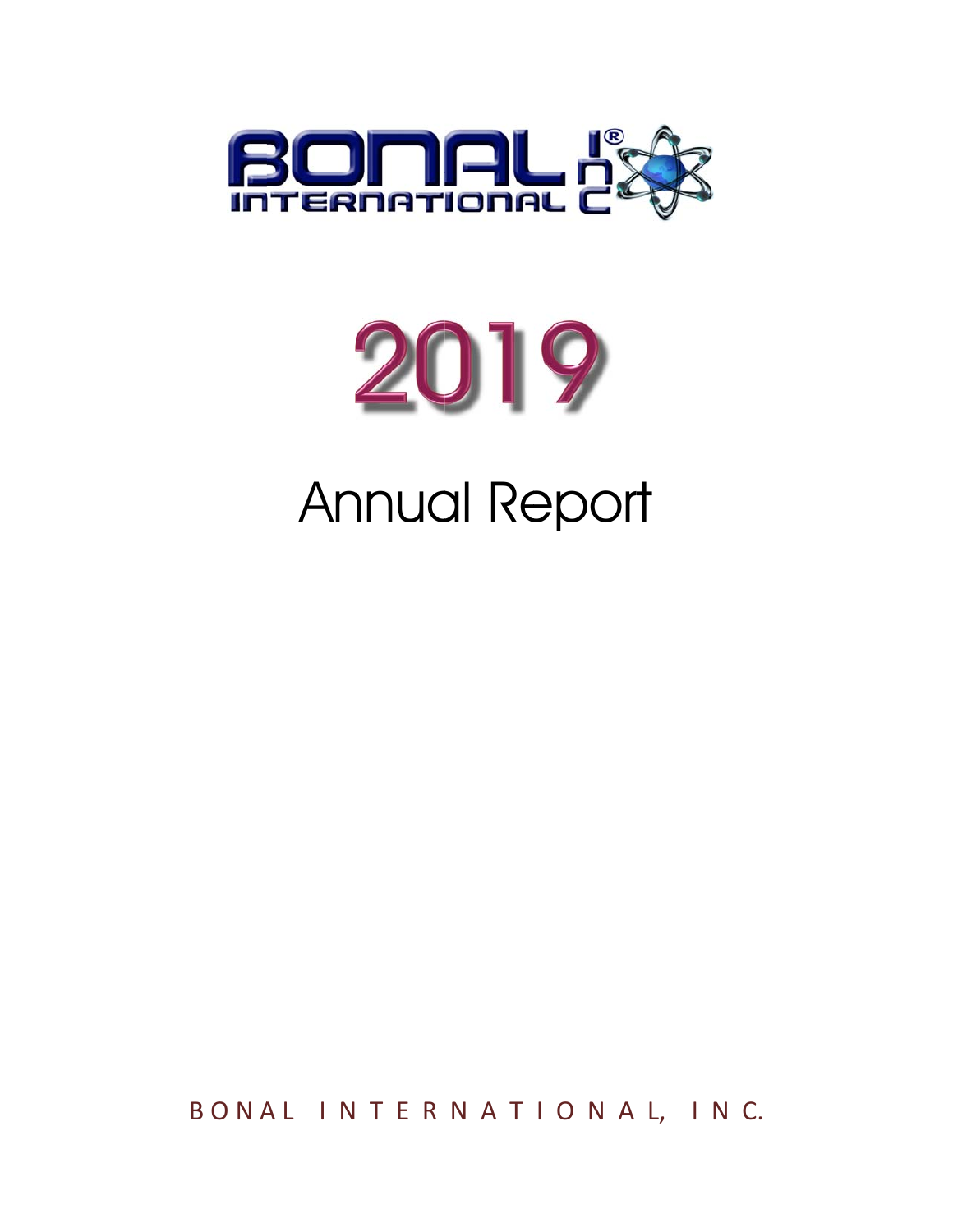

## **Annual Report**

## **Contents**

| financial highlights        | $\overline{2}$                |    |                                    |    |
|-----------------------------|-------------------------------|----|------------------------------------|----|
|                             | letter from the chairman      |    |                                    |    |
|                             |                               |    | independent auditor's report       | 5  |
|                             |                               |    |                                    |    |
|                             |                               |    |                                    |    |
| consolidated balance sheets | 6                             |    |                                    |    |
|                             | statements of operations      | 7  |                                    |    |
|                             |                               |    | statements of stockholders' equity | 8  |
|                             |                               |    |                                    |    |
|                             |                               |    |                                    |    |
| statements of cash flows    | 9                             |    |                                    |    |
|                             | notes to financial statements | 10 |                                    |    |
|                             |                               |    | corporate information              | 16 |
|                             |                               |    |                                    |    |

## BONAL INTERNATIONAL, INC.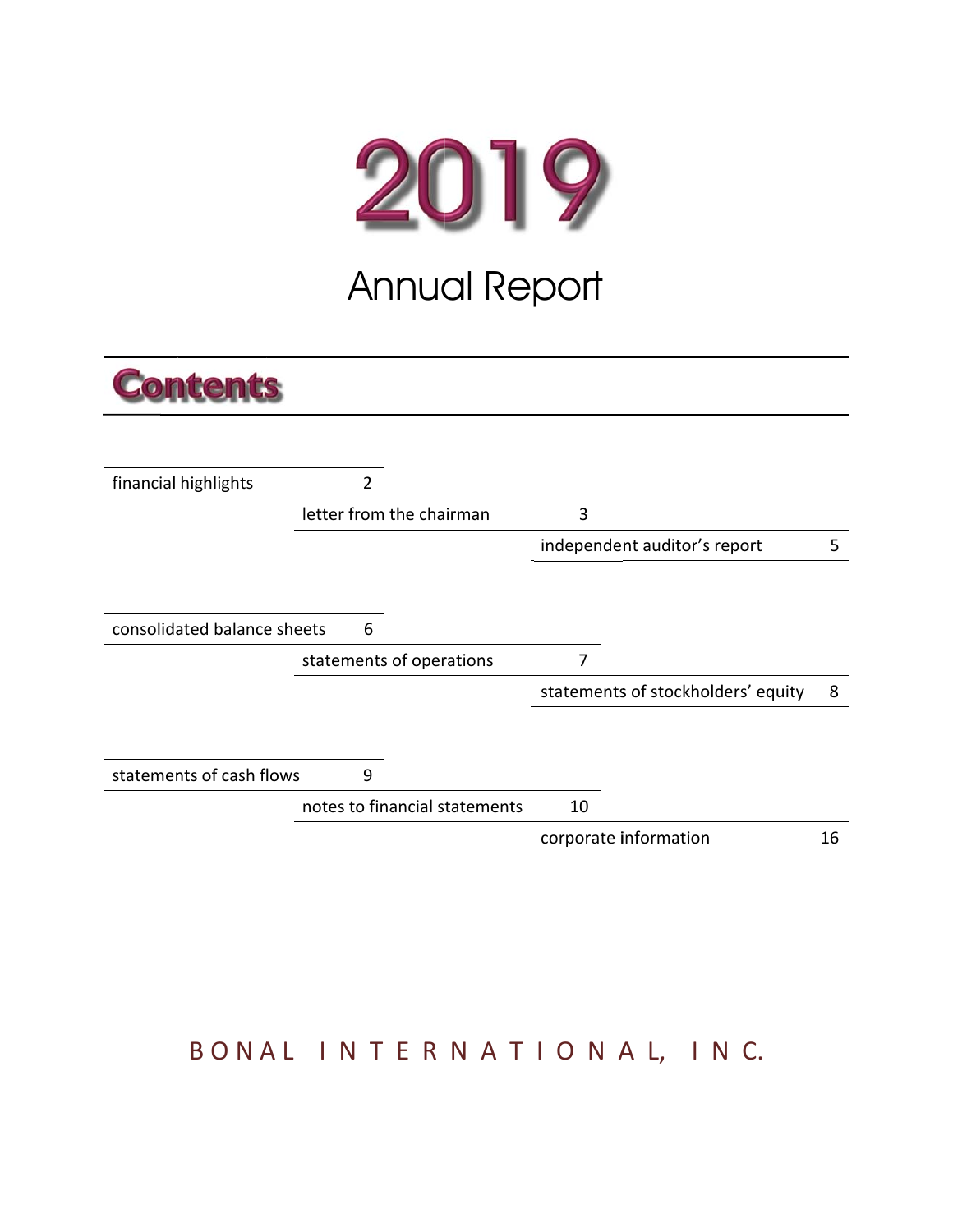Bonal International, Inc. (traded under the symbol "BONL"), through its wholly-owned subsidiary Bonal Technologies, Inc., is the world's leading provider of sub-harmonic vibratory metal stress relief technology and the manufacturer of Meta-Lax stress relieving, Black Magic Distortion Control, and Pulse Puddle Arc Welding equipment. Headquartered in Royal Oak, Michigan, Bonal also provides a complete variety of consulting, training, program design, and metal stress relief services to several industries including: automotive, aerospace, shipbuilding, machine tool, plastic molding, and die casting, to mention a few. Bonal's patented products and services are sold throughout the U.S. and in over 64 foreign countries.

| <b>Year Ending March 31</b> | 2019        | 2018        | 2017        |
|-----------------------------|-------------|-------------|-------------|
| <b>Total Revenues</b>       | \$1,602,768 | \$2,292,208 | \$1,610,471 |
| <b>Net Earnings</b>         | 51,990      | 284,753     | 54,357      |
| <b>Total Assets</b>         | 1,706,538   | 1,809,857   | 1,554,859   |
| <b>Working Capital</b>      | 1,584,373   | 1,527,780   | 1,403,575   |
| Earnings per Share          | 0.03        | 0.16        | 0.03        |
| Stockholders' Equity        | 1,616,134   | 1,564,144   | 1,454,183   |
| Trading Activity Hi / Low   | 2.30 / 1.40 | 2.00 / 1.30 | 4.50 / 1.05 |
| Dividend Declared per Share | 0.00        | 0.10        | 0.04        |
| Dividend Paid per Share     | 0.00        | 0.10        | 0.04        |

#### **FINANCIAL HIGHLIGHTS**

#### **Fiscal 2019 Quarters Ended**

| (unaudited)         | June 30 | September 30 | December 31 | March 31, 2019 |
|---------------------|---------|--------------|-------------|----------------|
| Total Revenues      | 412.281 | 444.406      | 341.345     | 404,736        |
| <b>Gross Profit</b> | 296,552 | 328,108      | 229.173     | 276,541        |
| Net Earnings        | 102     | 23,807       | (4, 879)    | 32,960         |

#### **Fiscal 2018 Quarters Ended**

| (unaudited)           | June 30 | September 30 | December 31 | March 31, 2018 |
|-----------------------|---------|--------------|-------------|----------------|
| <b>Total Revenues</b> | 615.798 | 527.761      | 581.603     | 567,046        |
| <b>Gross Profit</b>   | 469.952 | 404.882      | 444.818     | 379,994        |
| Net Earnings          | 109,163 | 53,469       | 68,467      | 53,654         |

#### **Sales Breakdown for Fiscal Year 2019**

| <b>Equipment Sales</b> | <b>Rental Income</b> | <b>Contract Services</b> |
|------------------------|----------------------|--------------------------|
| 1,312,814              | 178,809              | 111,145                  |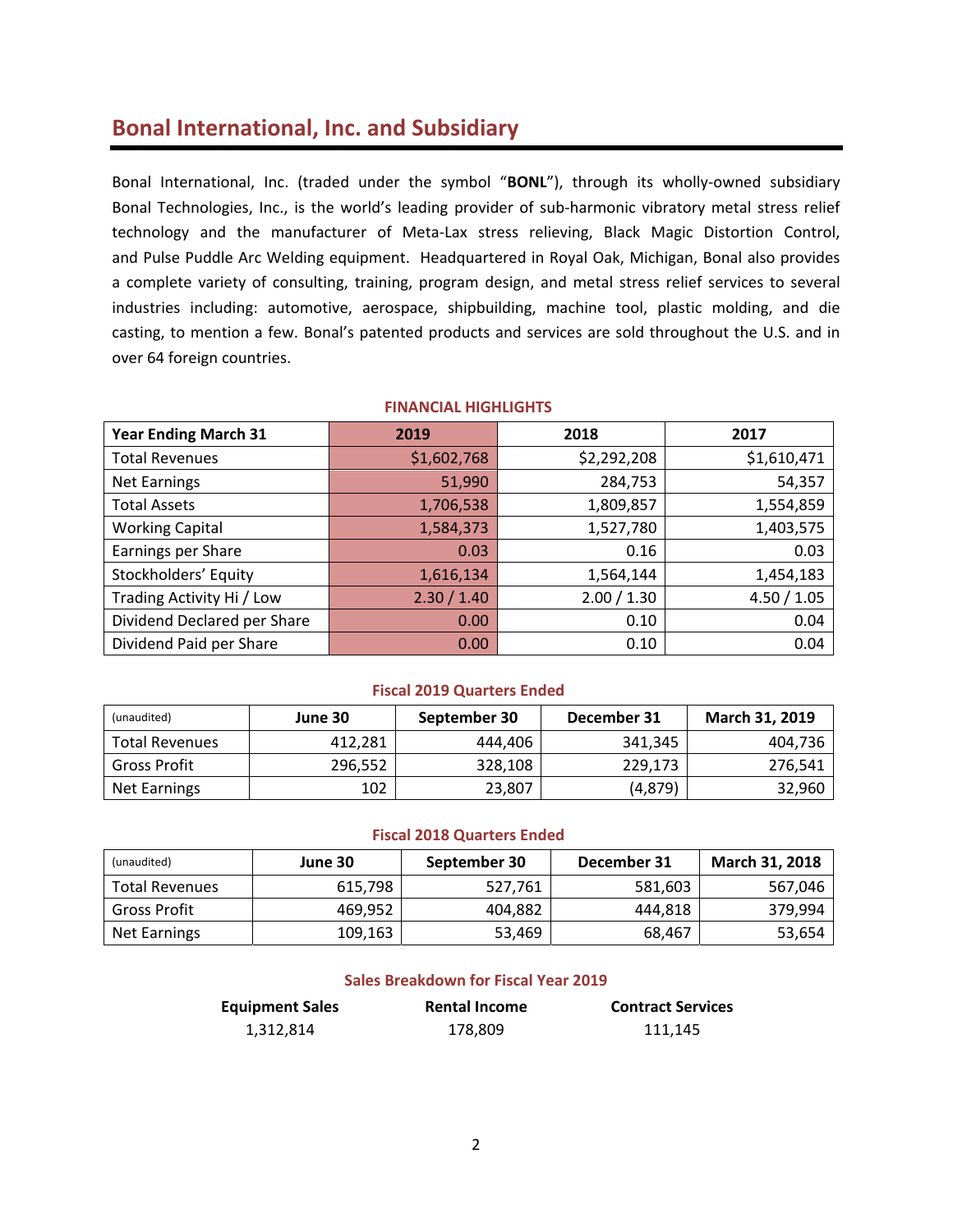**Letter from the Chairman**

#### **March 31, 2019**

Dear Shareholders,

Bonal International's fiscal year 2019 ended profitably, for the  $15<sup>th</sup>$  consecutive year. Bonal was able to achieve \$51,990 in profit, or three percent. In fiscal year 2019 we laid the groundwork for a bright future.

Our loyal customer base once again accounted for nearly half of our revenue at 48 percent. Every sale made through our customers, through ordering more Meta‐Lax equipment or from encouraging their colleagues and suppliers to order equipment from us, is a glowing endorsement by industry of our company and our patented Meta-Lax stress relief process.

During the fiscal year, Bonal was able to release our all‐new computerized system, the Model 2800. The Model 2800, which is the most advanced metal stress relief equipment on the market, was released toward the end of the third quarter. Despite its release late in the third quarter, the Model 2800 still had a significant impact, accounting for 13 percent of revenue.

During this fiscal year, several major customers increased their use of our Meta‐Lax process by purchasing equipment for different divisions of their companies. Companies that expanded their use of Meta‐Lax included General Motors, Northrop‐Grumman, and Lockheed‐Martin. Major corporations were added to our list of satisfied customers including Parker‐Hannifin and Slipstream. Parker‐Hannifin is an aerospace and automotive supplier specializing in precision metal parts. Slipstream is an engine manufacturer located in Malaysia.

Last year Bonal exhibited the Meta-Lax system in seven prominent industrial trade shows including the MACH Show in England, International Machine Tool Show, Amerimold, North

3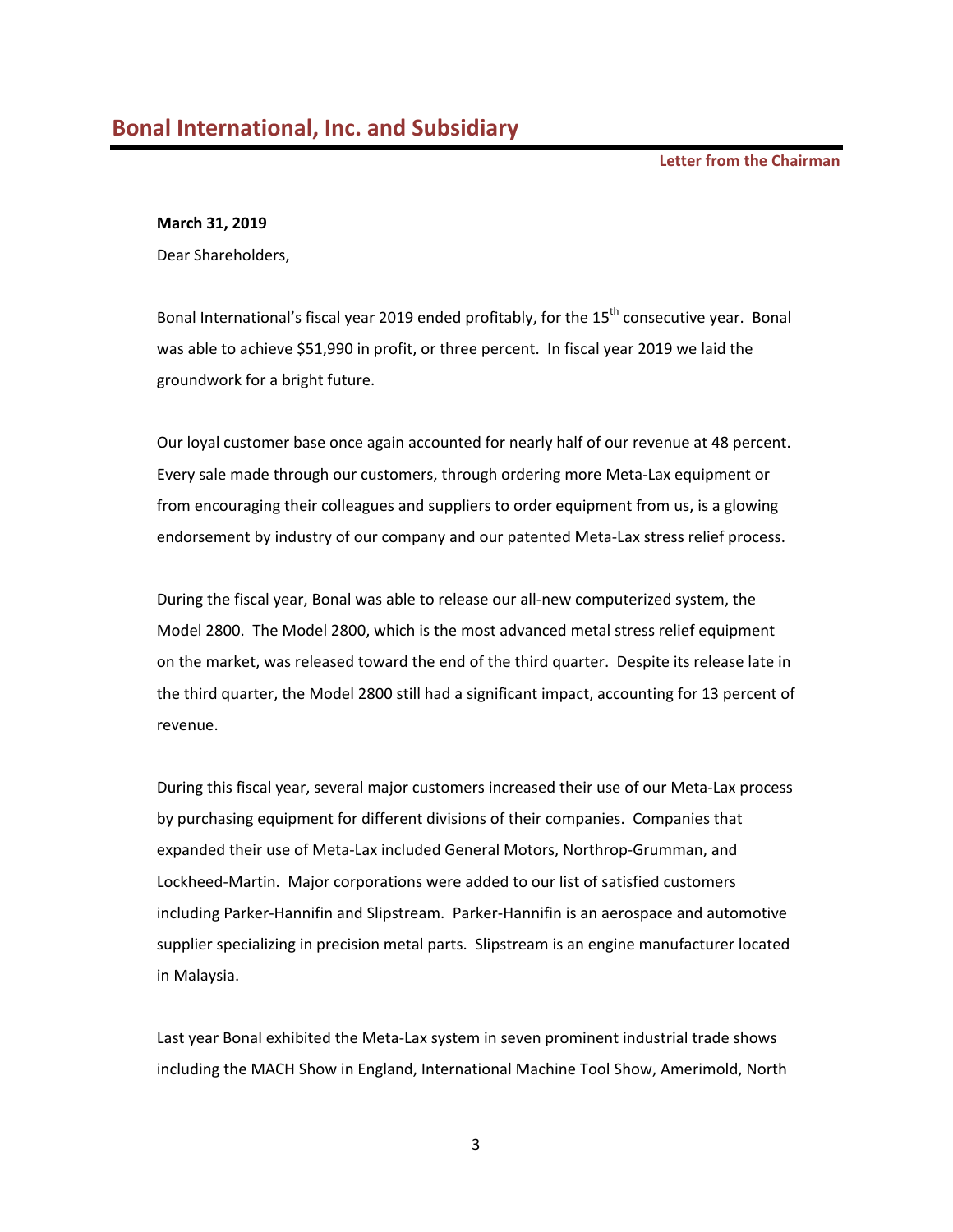American Die Casting Association Show, Eastec, Fabtech, and the Performance Racing Industry Show.

Overall, fiscal year 2019 was a tough year in sales, although we were profitable. The strength of the U.S. dollar started strong and continued to rise throughout the year hindering foreign sales.

Looking forward to next year, there are several factors indicating growth opportunities. Due to the full year availability of the new Model 2800 computer-controlled system, we expect it will have an even greater impact on our revenue. Based on the technological advances made while developing the Model 2800, our efforts will now focus on creating new product lines to address niches in the metalworking industry. Fiscal year 2020 will be an exciting year for our company.

On behalf of the board of directors, thank you for your continued support.

Sincerely,<br>Showard E Hele

Thomas E. Hebel Chairman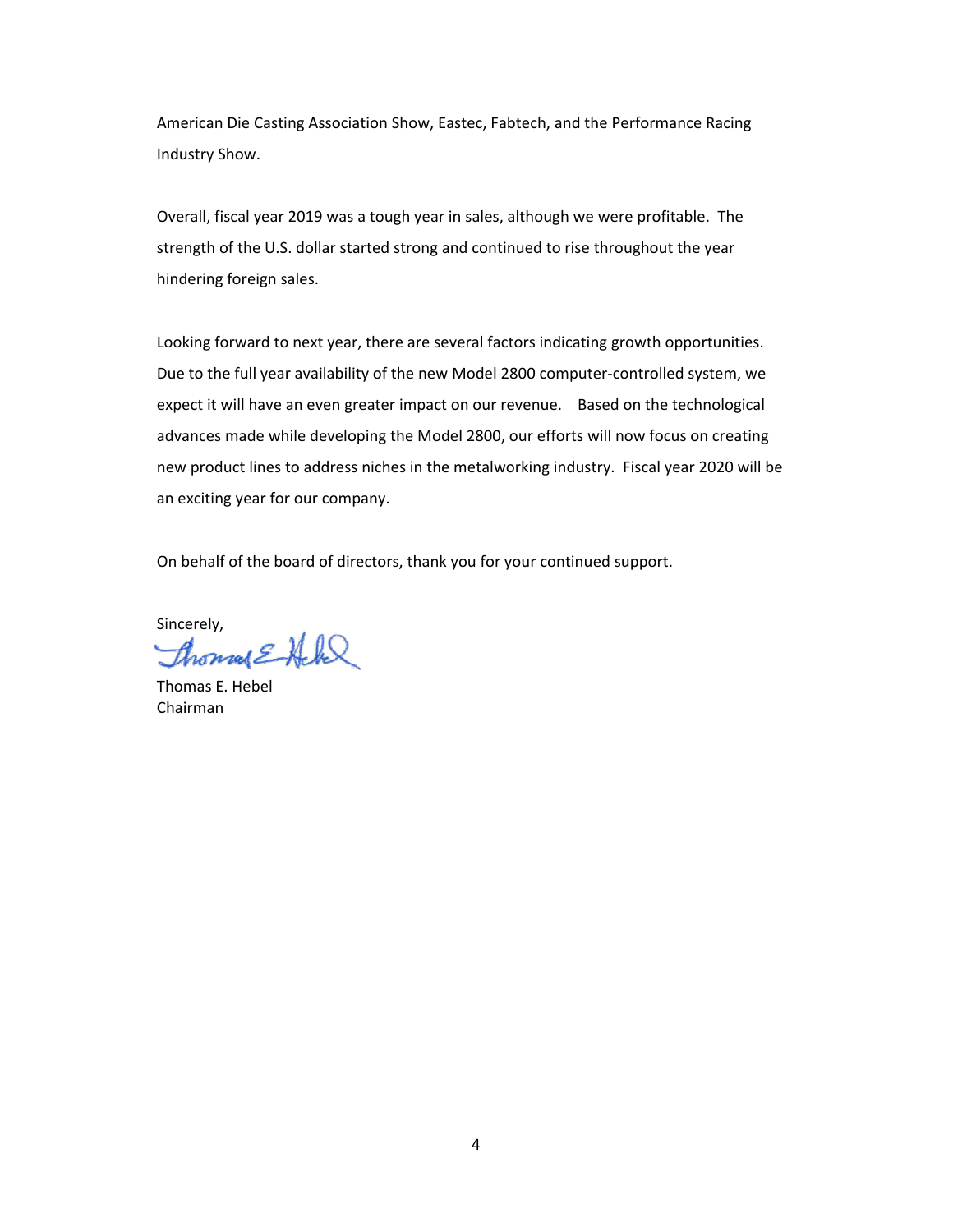## Cohen & Co

Independent Auditors' Report

Board of Directors and Stockholders Bonal International, Inc. and Subsidiary

We have audited the accompanying consolidated financial statements of Bonal International, Inc. and Subsidiary (the "Company"), which comprise the consolidated balance sheets as of March 31, 2019 and 2018, and the related consolidated statements of operations, stockholders' equity, and cash flows for the years ended March 31, 2019, 2018, and 2017, and the related notes to the consolidated financial statements.

## *Management's Responsibility for the Financial Statements*

Management is responsible for the preparation and fair presentation of these consolidated financial statements in accordance with accounting principles generally accepted in the United States of America; this includes the design, implementation, and maintenance of internal control relevant to the preparation and fair presentation of consolidated financial statements that are free from material misstatement, whether due to fraud or error.

#### *Auditor's Responsibility*

Our responsibility is to express an opinion on these consolidated financial statements based on our audits. We conducted our audits in accordance with auditing standards generally accepted in the United States of America. Those standards require that we plan and perform the audit to obtain reasonable assurance about whether the consolidated financial statements are free from material misstatement.

An audit involves performing procedures to obtain audit evidence about the amounts and disclosures in the consolidated financial statements. The procedures selected depend on the auditor's judgment, including the assessment of the risks of material misstatement of the consolidated financial statements, whether due to fraud or error. In making those risk assessments, the auditor considers internal control relevant to the entity's preparation and fair presentation of the consolidated financial statements in order to design audit procedures that are appropriate in the circumstances, but not for the purpose of expressing an opinion on the effectiveness of the entity's internal control. Accordingly, we express no such opinion. An audit also includes evaluating the appropriateness of accounting policies used and the reasonableness of significant accounting estimates made by management, as well as evaluating the overall presentation of the consolidated financial statements.

We believe that the audit evidence we have obtained is sufficient and appropriate to provide a basis for our audit opinion.

## *Opinion*

In our opinion, the consolidated financial statements referred to above present fairly, in all material respects, the consolidated financial position of Bonal International, Inc. and Subsidiary as of March 31, 2019 and 2018, and the results of their consolidated operations and their consolidated cash flows for the years ended March 31, 2019, 2018, and 2017, in accordance with accounting principles generally accepted in the United States of America.

Cohen a Company Ltd.

Detroit, Michigan June 25, 2019

COHEN & COMPANY, LTD. 800.229.1099 | 866.818.4538 fax | cohencpa.com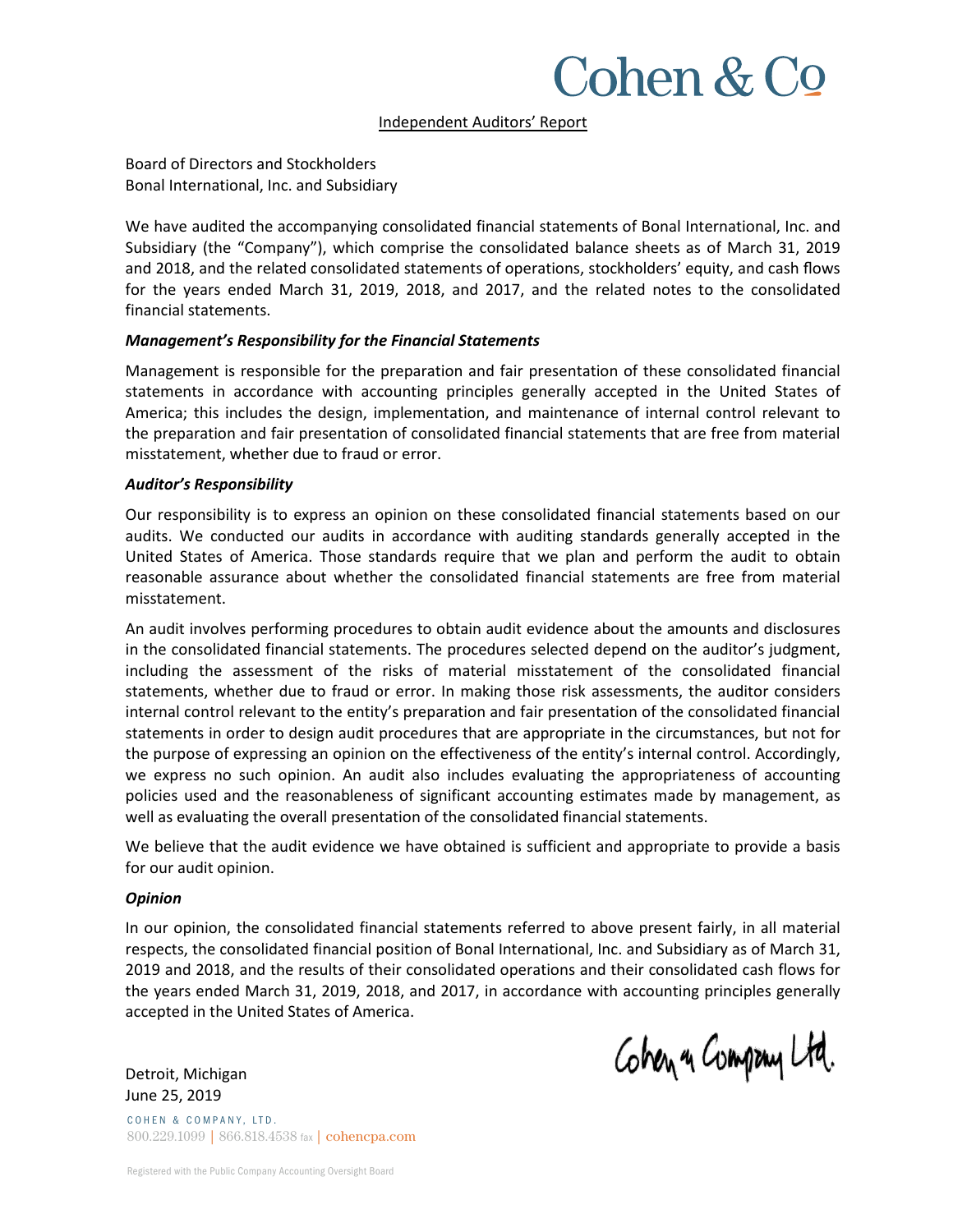## **Consolidated Balance Sheets**

|                                            | March 31, |           |    |           |  |  |
|--------------------------------------------|-----------|-----------|----|-----------|--|--|
|                                            |           | 2019      |    | 2018      |  |  |
| <b>Assets</b>                              |           |           |    |           |  |  |
| <b>Current Assets</b>                      |           |           |    |           |  |  |
| Cash and cash equivalents                  | \$        | 872,527   | \$ | 985,720   |  |  |
| Accounts receivable-trade, net             |           | 124,157   |    | 145,766   |  |  |
| Inventories, net                           |           | 609,716   |    | 568,941   |  |  |
| Prepaid expenses and other current assets: |           |           |    |           |  |  |
| Prepaid expenses                           |           | 15,546    |    | 28,978    |  |  |
| Other current assets                       |           | 52,831    |    | 44,088    |  |  |
| Total current assets                       |           | 1,674,777 |    | 1,773,493 |  |  |
| <b>Property and Equipment - Net</b>        |           | 17,861    |    | 26,064    |  |  |
| <b>Deferred Tax Asset</b>                  |           | 13,900    |    | 10,300    |  |  |
| <b>Total assets</b>                        | \$        | 1,706,538 | \$ | 1,809,857 |  |  |
|                                            |           |           |    |           |  |  |
| Liabilities and Stockholders' Equity       |           |           |    |           |  |  |
| <b>Current Liabilities</b>                 |           |           |    |           |  |  |
| Accounts payable                           | \$        | 18,603    | \$ | 51,210    |  |  |
| Accrued and other current liabilities:     |           |           |    |           |  |  |
| Accrued compensation                       |           | 30,777    |    | 106,730   |  |  |
| Customer deposits and advances             |           | 8,000     |    | 16,000    |  |  |
| Taxes payable                              |           |           |    | 38,950    |  |  |
| Other accrued liabilities                  |           | 33,024    |    | 32,823    |  |  |
| <b>Total current liabilities</b>           |           | 90,404    |    | 245,713   |  |  |
| <b>Stockholders' Equity</b>                |           | 1,616,134 |    | 1,564,144 |  |  |
| Total liabilities and stockholders' equity | \$        | 1,706,538 | \$ | 1,809,857 |  |  |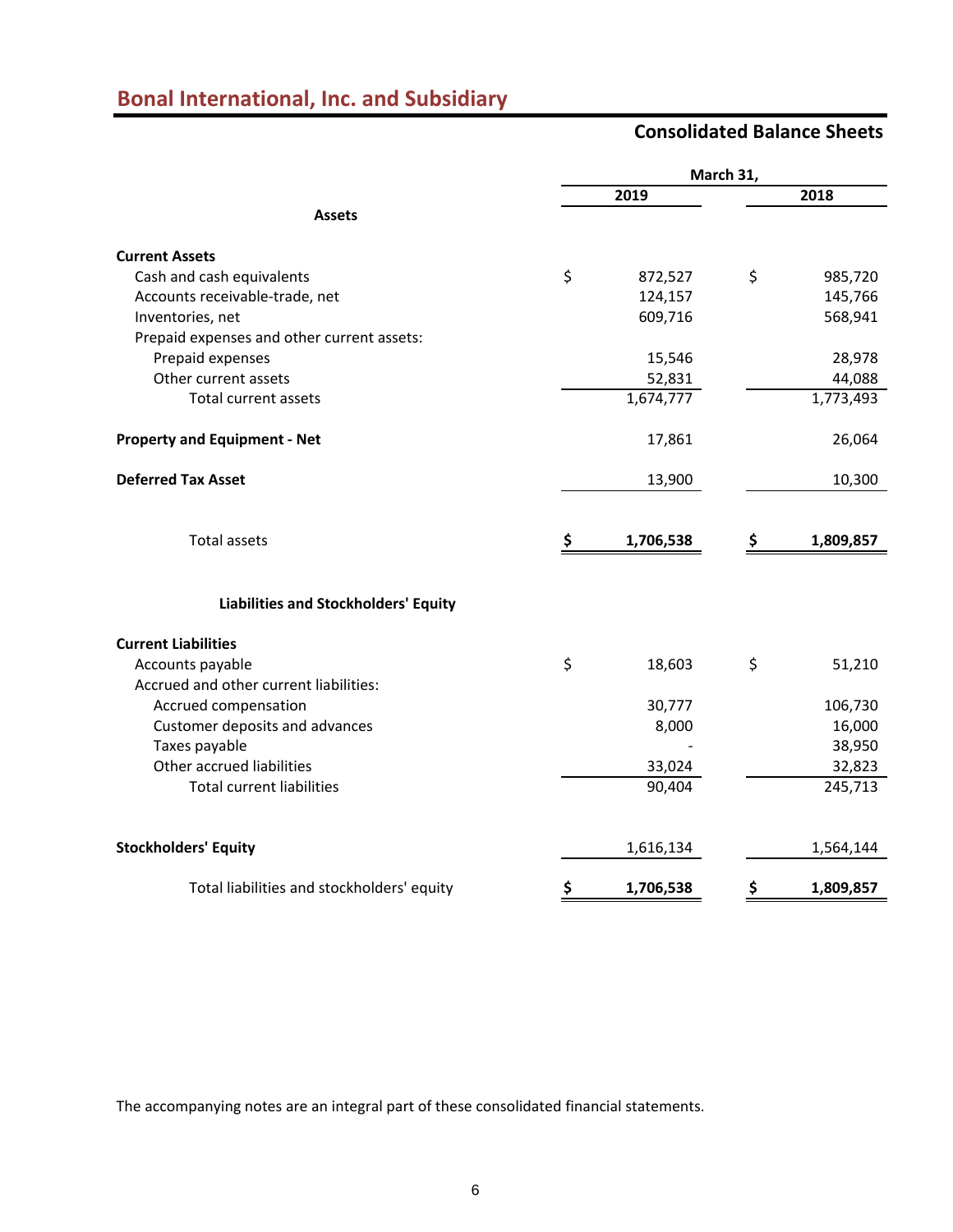## **Consolidated Statements of Operations**

|                                            | Year Ended March 31, |           |    |           |      |           |  |  |
|--------------------------------------------|----------------------|-----------|----|-----------|------|-----------|--|--|
|                                            | 2019                 |           |    | 2018      | 2017 |           |  |  |
| <b>Net Sales</b>                           | \$                   | 1,602,768 | \$ | 2,292,208 | \$   | 1,610,471 |  |  |
| <b>Cost of Sales</b>                       |                      | 472,394   |    | 592,562   |      | 430,675   |  |  |
| <b>Gross Profit</b>                        |                      | 1,130,374 |    | 1,699,646 |      | 1,179,796 |  |  |
| <b>General and Administrative Expenses</b> |                      | 1,075,396 |    | 1,303,443 |      | 1,140,599 |  |  |
| <b>Operating Income</b>                    |                      | 54,978    |    | 396,203   |      | 39,197    |  |  |
| <b>Nonoperating Income (Expense)</b>       |                      |           |    |           |      |           |  |  |
| Interest income                            |                      | 8,631     |    | 4,930     |      | 2,580     |  |  |
| Other expense                              |                      | (935)     |    | (1, 330)  |      | (1, 333)  |  |  |
| Total nonoperating income                  |                      | 7,696     |    | 3,600     |      | 1,247     |  |  |
| <b>Income</b> - Before income taxes        |                      | 62,674    |    | 399,803   |      | 40,444    |  |  |
| <b>Income Tax Expense (Benefit)</b>        |                      | 10,684    |    | 115,050   |      | (13, 913) |  |  |
| <b>Net Income</b>                          |                      | 51,990    | \$ | 284,753   |      | 54,357    |  |  |
| Per-Share Data - Net Income                | \$                   | 0.03      | \$ | 0.16      | \$   | 0.03      |  |  |
| <b>Average Number of Shares Used in</b>    |                      |           |    |           |      |           |  |  |
| per Share Computation                      |                      | 1,747,922 |    | 1,747,922 |      | 1,747,922 |  |  |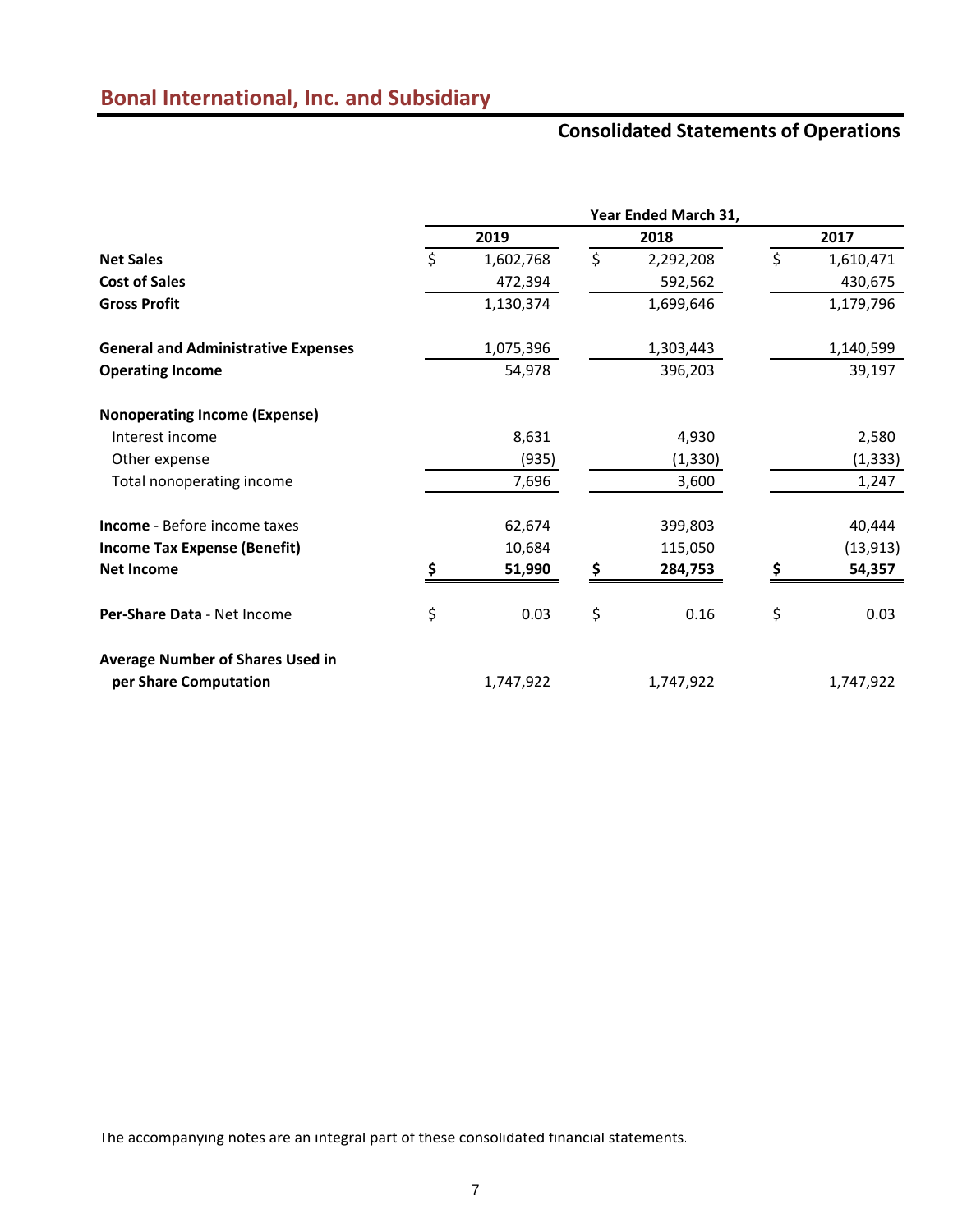## **Consolidated Statements of Stockholders' Equity**

|                                 | <b>Class A</b><br><b>Common</b><br><b>Stock</b> | <b>Class B</b><br>Common<br><b>Stock</b> |             | <b>Additional</b><br><b>Paid-in Capital</b> | <b>Retained</b><br><b>Earnings</b> |   | Total      |
|---------------------------------|-------------------------------------------------|------------------------------------------|-------------|---------------------------------------------|------------------------------------|---|------------|
| Balance - April 1, 2016         | 8,740                                           |                                          | S<br>$\sim$ | 688,212 \$                                  | 772,791                            | S | 1,469,743  |
| Net Income                      |                                                 |                                          |             |                                             | 54,357                             |   | 54,357     |
| Dividends (\$0.04 per share)    |                                                 |                                          |             |                                             | (69, 917)                          |   | (69, 917)  |
| <b>Balance - March 31, 2017</b> | 8,740                                           |                                          |             | 688,212                                     | 757,231                            |   | 1,454,183  |
| Net Income                      |                                                 |                                          |             |                                             | 284,753                            |   | 284,753    |
| Dividends (\$0.10 per share)    |                                                 |                                          |             |                                             | (174, 792)                         |   | (174, 792) |
| <b>Balance - March 31, 2018</b> | 8,740                                           |                                          |             | 688,212                                     | 867,192                            |   | 1,564,144  |
| Net Income                      |                                                 |                                          |             |                                             | 51,990                             |   | 51,990     |
| <b>Balance</b> - March 31, 2019 | 8,740                                           |                                          |             | 688,212                                     | 919,182                            |   | 1,616,134  |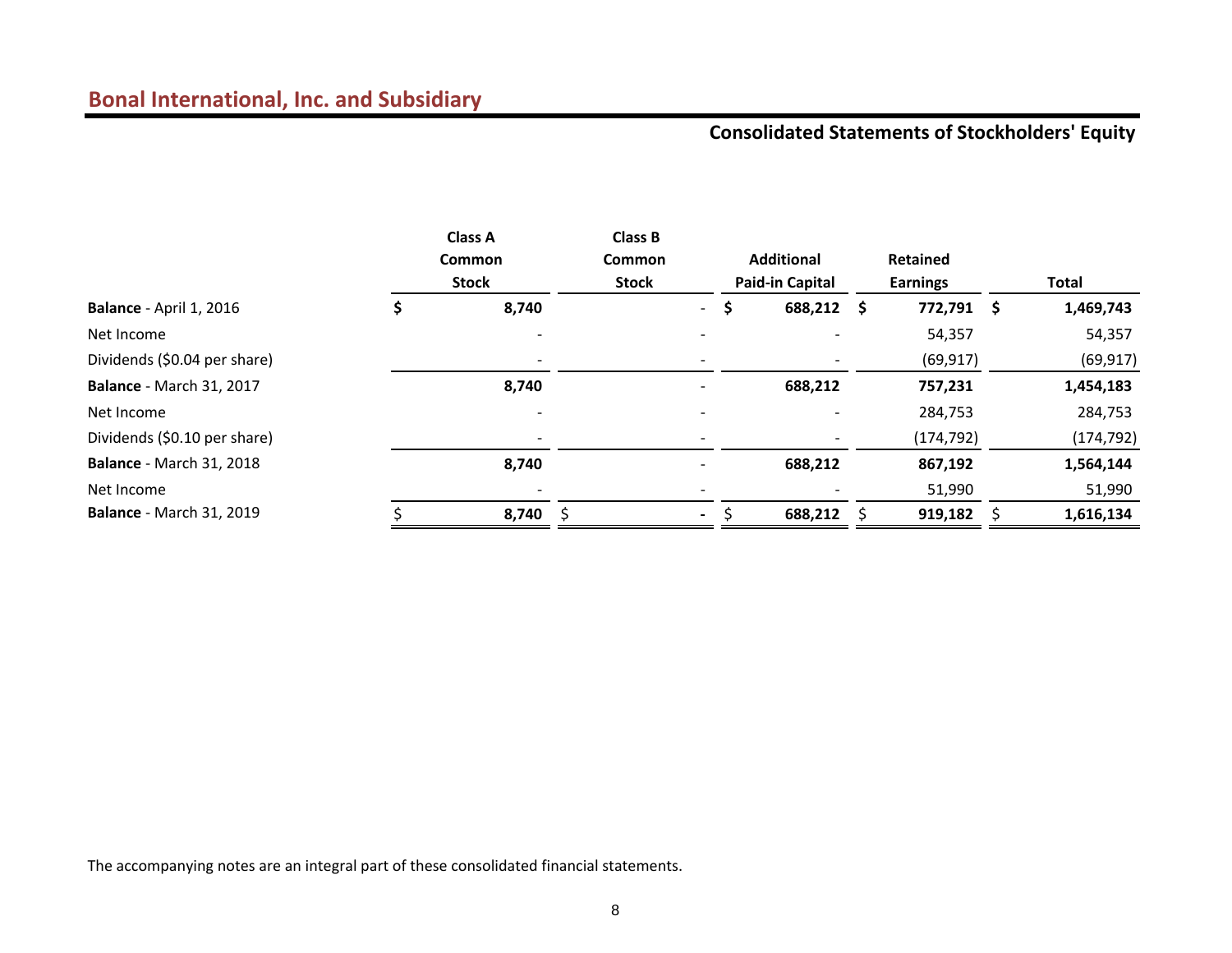## **Consolidated Statements of Cash Flows**

|                                                       |                         |            |    | Year Ended March 31, |    |           |
|-------------------------------------------------------|-------------------------|------------|----|----------------------|----|-----------|
| Cash Flows Provided by (Used in) Operating Activities |                         | 2019       |    | 2018                 |    | 2017      |
| Net income                                            | $\overline{\mathsf{S}}$ | 51,990     | 3  | 284,753              | ζ. | 54,357    |
| Adjustments to reconcile net income to net            |                         |            |    |                      |    |           |
| cash provided by (used in) operating activities:      |                         |            |    |                      |    |           |
| Depreciation and amortization                         |                         | 8,203      |    | 11,717               |    | 19,321    |
| Deferred income taxes                                 |                         | (3,600)    |    | 11,300               |    | (5, 100)  |
| Net change in:                                        |                         |            |    |                      |    |           |
| Accounts receivable-trade, net                        |                         | 21,609     |    | (65, 302)            |    | 27,563    |
| Inventories, net                                      |                         | (40, 775)  |    | (99, 041)            |    | (6, 591)  |
| Prepaid expenses and other                            |                         | 4,689      |    | 50,599               |    | (5, 283)  |
| Accounts payable                                      |                         | (32, 607)  |    | 22,985               |    | (18, 642) |
| Accrued liabilities and other                         |                         | (122,702)  |    | 122,062              |    | (39, 338) |
| Net cash provided by (used in)                        |                         |            |    |                      |    |           |
| operating activities                                  |                         | (113, 193) |    | 339,073              |    | 26,287    |
| <b>Cash Flows Used in Investing Activity</b>          |                         |            |    |                      |    |           |
| Purchase of property and equipment                    |                         |            |    | (8, 773)             |    |           |
| <b>Cash Flows Used in Financing Activity</b>          |                         |            |    |                      |    |           |
| Dividends paid                                        |                         |            |    | (174, 792)           |    | (69, 917) |
|                                                       |                         |            |    |                      |    |           |
| Net Increase (Decrease) in Cash and Cash Equivalents  |                         | (113, 193) |    | 155,508              |    | (43, 630) |
| Cash and Cash Equivalents - Beginning of year         |                         | 985,720    |    | 830,212              |    | 873,842   |
| Cash and Cash Equivalents - End of year               |                         | 872,527    | Ş  | 985,720              | S  | 830,212   |
| <b>Supplemental Cash Flow Information -</b>           |                         |            |    |                      |    |           |
| Cash paid for income taxes                            | \$                      | 64,500     | \$ |                      | \$ | 1,493     |
|                                                       |                         |            |    |                      |    |           |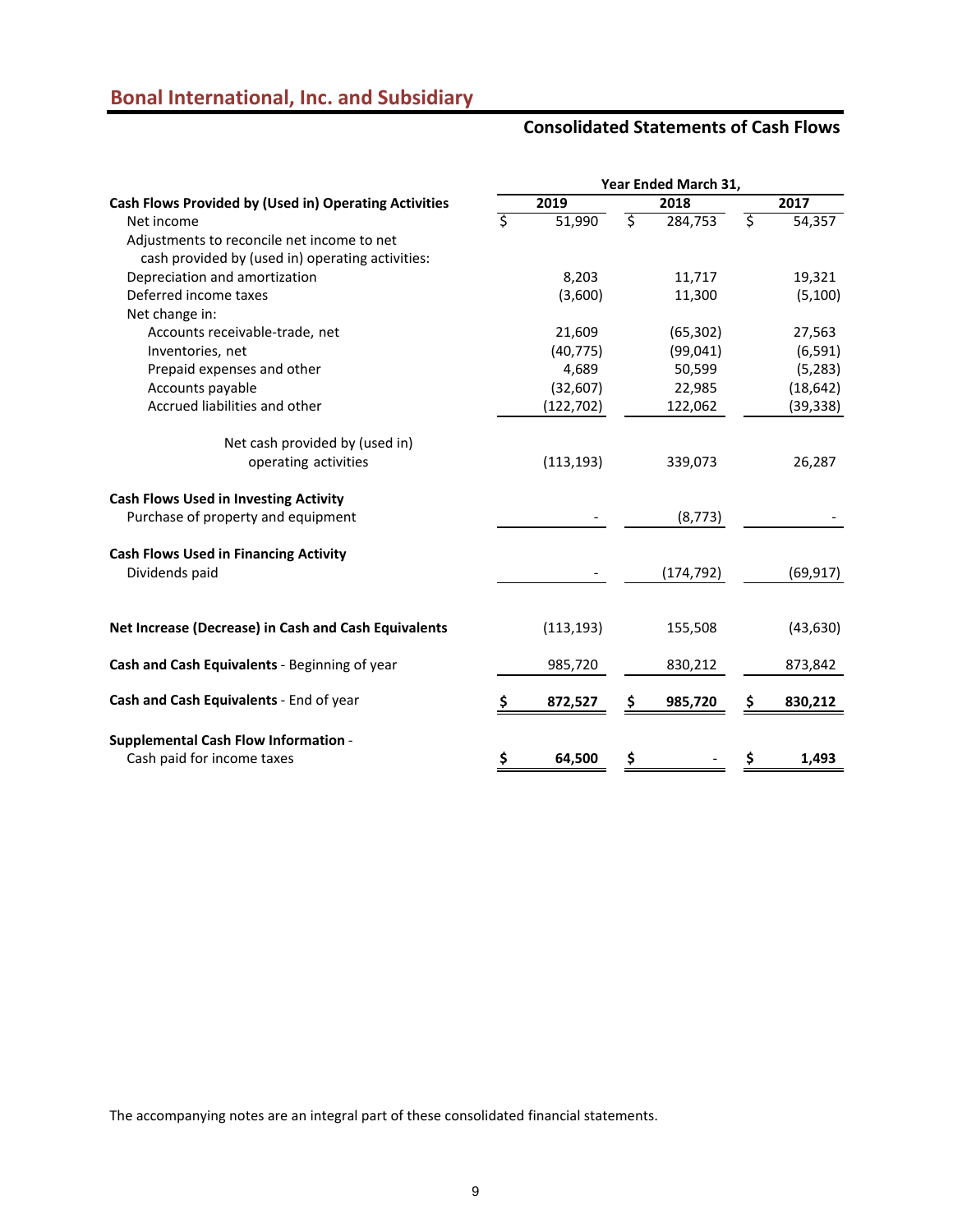## **Notes to Consolidated Financial Statements March 31, 2019 and 2018**

#### **Note 1 – Nature of Business and Summary of Significant Financial Accounting Policies**

**Principles of Consolidation** – The accompanying consolidated financial statements include the accounts of Bonal International, Inc. and its wholly - owned subsidiary, Bonal Technologies, Inc. (collectively, the "Company"). All material intercompany accounts and transactions have been eliminated in the accompanying consolidated financial statements.

**Nature of Business** – Headquartered in Royal Oak, Michigan, Bonal Technologies, Inc. provides a complete variety of consulting, training, program design, and metal stress relief services to several industries including: automotive, aerospace, mining, petroleum, shipbuilding, welding, machine tooling, plastic molding, racing, engine building, armament, and die casting. The Company's patented technology and its three distinct product lines: (1) Meta-Lax Stress Relief, (2) Pulse Puddle Arc Welding (PPAW), and (3) Black Magic are sold throughout the United States and in over 64 countries.

**Basis of Accounting** – The Company maintains its books on the accrual basis of accounting in accordance with accounting principles generally accepted in the United States of America (GAAP).

**Concentrations of Credit Risk** – The Company primarily deposits cash with financial institutions and at times throughout the year may maintain balances that exceed federally insured limits of \$250,000, per depositor, per insured institution. The total uninsured balance at March 31, 2019, is approximately \$78,000. The Company has not experienced any losses in such accounts, and management believes the Company is not exposed to any unusual credit risk on cash and cash equivalents.

The Company had three customers that accounted for approximately 47% and four customers that accounted for approximately 52%, of accounts receivable-trade, net at March 31, 2019 and 2018, respectively. Due to the nature of the Company's business, the customers that comprise these concentrations change from year to year.

**Use of Estimates** – The preparation of consolidated financial statements in conformity with GAAP requires management to make estimates and assumptions that affect the reported amounts of assets and liabilities and disclosure of contingent assets and liabilities at the date of the consolidated financial statements and the reported amounts of revenue and expenses during the reporting year. Actual results could differ from those estimates.

**Cash and Cash Equivalents** – The Company considers all highly liquid investments with an original maturity of three months or less to be cash equivalents.

**Accounts Receivable-Trade, Net** – The Company values its accounts receivable at invoice amounts. The carrying amount of accounts receivable is reduced by a valuation allowance that reflects management's best estimate of amounts that will not be collected. Management assesses the collectability of the individual accounts receivable balance based on historical collectability and estimates the portion, if any, of the individual balances that will not be collected. Uncollectible amounts are written off as a charge against the valuation allowance in the period that such determination is made. The allowance for doubtful accounts as of March 31, 2019 and 2018, was approximately \$14,000.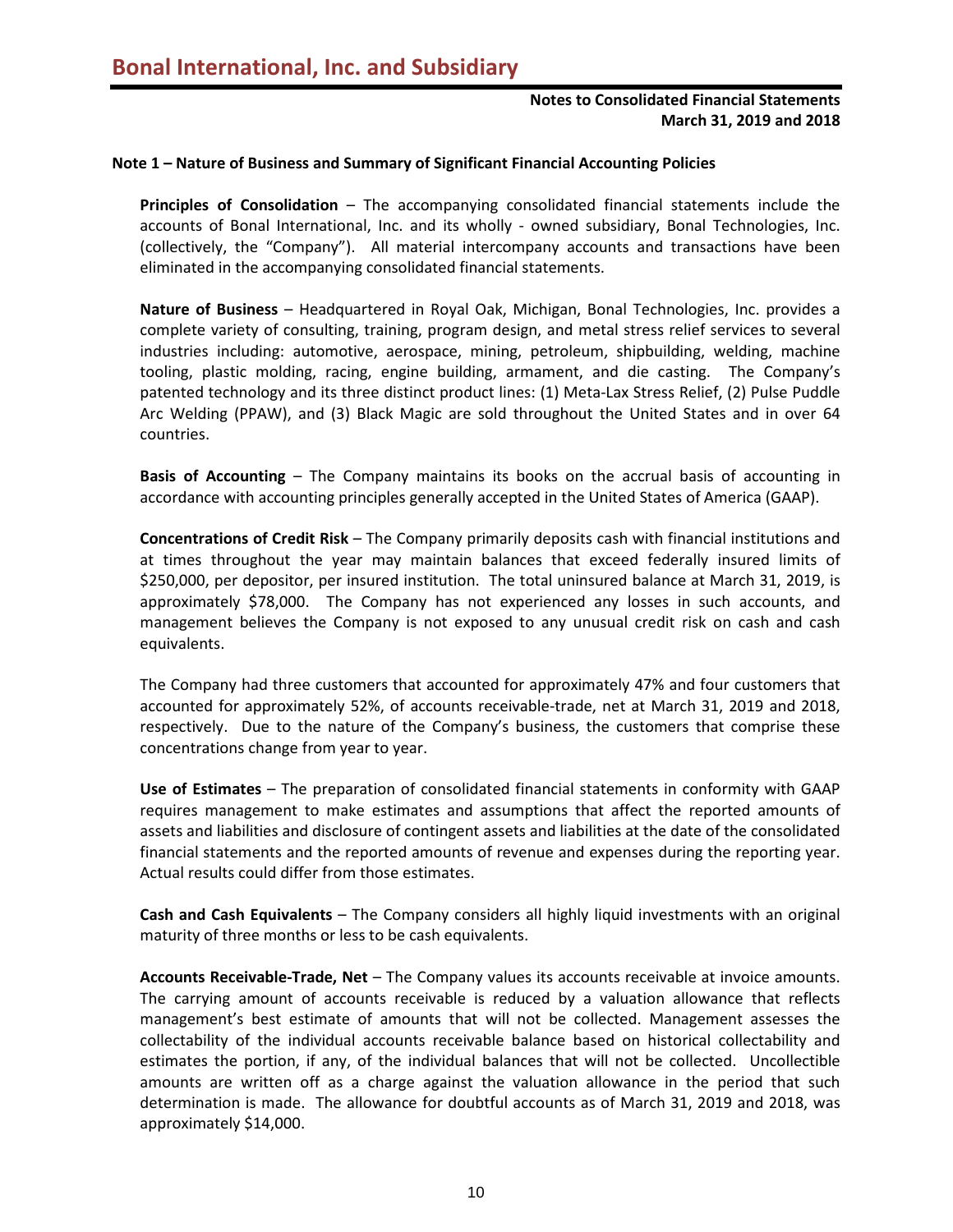## **Notes to Consolidated Financial Statements March 31, 2019 and 2018**

## **Note 1 – Nature of Business and Summary of Significant Financial Accounting Policies (Continued)**

**Inventories** – Inventories consist of raw materials, work in progress, and finished goods and are stated at the lower of cost, determined on the first-in, first-out (FIFO) method, or net realizable value. Finished goods includes a rental fleet for units rented to customers on a short term basis. At March 31, 2019 and 2018, approximately \$50,000 and \$59,000, respectively, relate to rental units within finished goods. A valuation allowance is provided for obsolete and slow moving inventory to write down costs to net realizable value. The Company has recorded an obsolescence reserve as of March 31, 2019 and 2018, of approximately \$47,000 and \$51,000, respectively.

**Property and Equipment** – Property and equipment are recorded at cost. Depreciation and amortization are provided on the accelerated and straight-line methods, and computed over the estimated useful lives of the related assets, which range from 3-10 years. Major improvements and renewals are capitalized while ordinary maintenance and repairs are expensed. The cost and related accumulated depreciation and amortization of assets sold or otherwise disposed of during the year are removed from the accounts. Any gain or loss is reflected in the year of the disposal.

Management reviews these assets for impairment whenever events or changes in circumstances indicate that their carrying value may not be recoverable.

**Revenue Recognition** – The Company recognizes revenue when persuasive evidence of an arrangement exists, delivery has occurred or services have been rendered, the price is fixed or determinable, and collectability of the selling price is reasonably assured. Rental revenue related to the Company's rental fleet of units is recognized ratably over the short term rental period.

**Income Taxes** – Deferred tax assets and liabilities are recognized for the future tax benefits and consequences attributable to differences between the consolidated financial statement carrying amounts of existing assets and liabilities and their respective tax bases. Deferred tax assets and liabilities are measured using enacted tax rates expected to apply to taxable income in the years in which those temporary differences are expected to be recovered or settled. The effect on deferred tax assets and liabilities of a change in tax rates is recognized in income in the period that includes the enactment date. Deferred tax assets are reduced by a valuation allowance when, in the opinion of management, it is more likely than not that some portion or all of the deferred tax assets will not be realized.

The Company recognizes and discloses uncertain tax positions in accordance with GAAP. As of March 31, 2019 and 2018, and for the years ended March 31, 2019, 2018, and 2017 the Company did not have a liability for unrecognized tax benefits.

**Earnings per Common Share** – Earnings per common share are based on the number of common shares outstanding at the end of the year.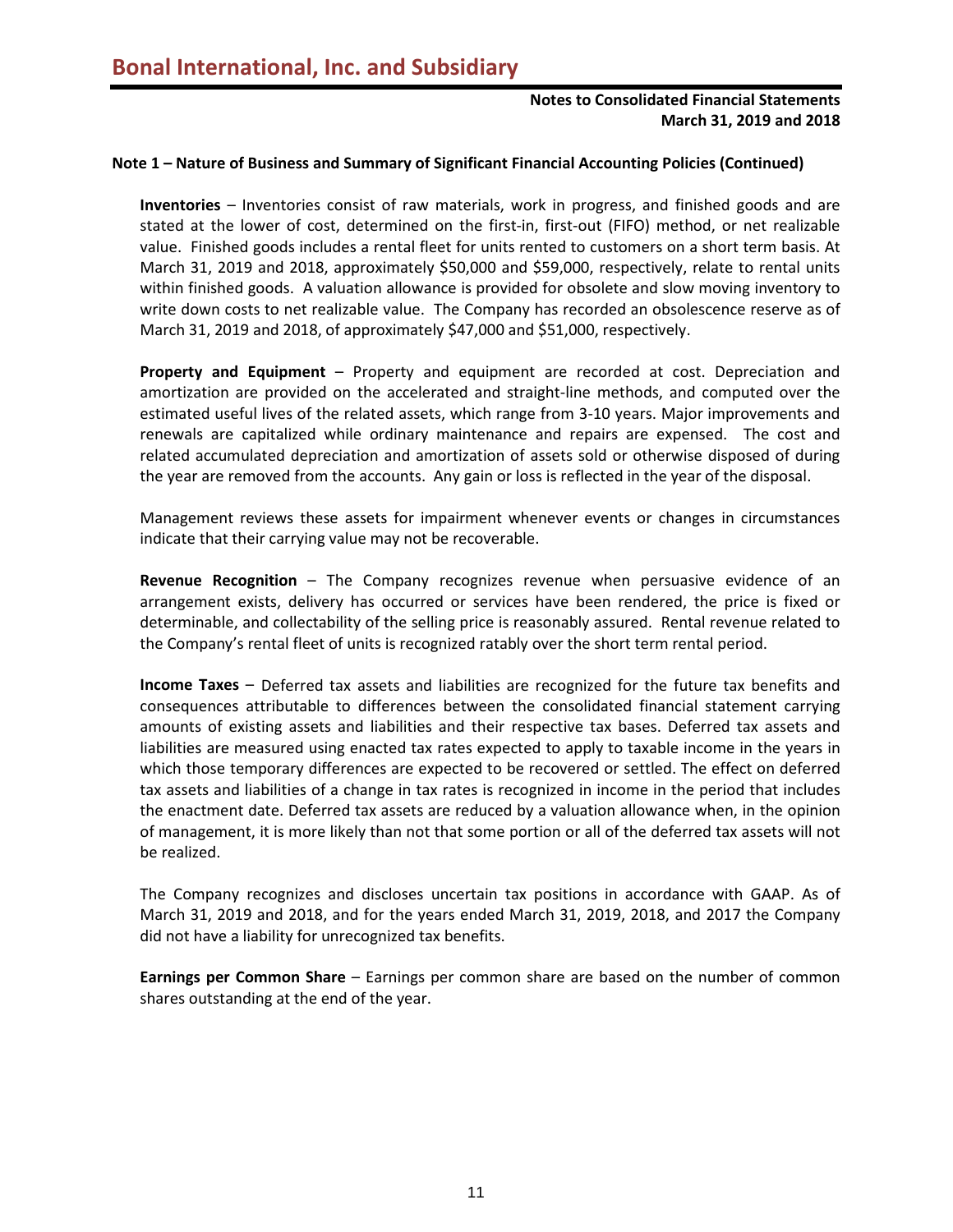## **Notes to Consolidated Financial Statements March 31, 2019 and 2018**

## **Note 2 – Inventories**

Major classes of inventories are as follows:

|                               | 2019      | 2018 |          |  |  |
|-------------------------------|-----------|------|----------|--|--|
| Raw materials                 | 259,940   | \$   | 303,670  |  |  |
| Work in progress              | 269,109   |      | 202,403  |  |  |
| Finished goods                | 127,650   |      | 113,893  |  |  |
| <b>Total</b>                  | 656,699   |      | 619,966  |  |  |
| Reserve for obsolescence      | (46, 983) |      | (51,025) |  |  |
| <b>Total Inventories, Net</b> | 609,716   | S    | 568,941  |  |  |

### **Note 3 – Property and Equipment**

Major classes of property and equipment are as follows:

|                                           | 2019         | 2018         |  |  |
|-------------------------------------------|--------------|--------------|--|--|
| Machinery and equipment                   | 55,366<br>\$ | 55,366<br>\$ |  |  |
| <b>Displays</b>                           | 28,272       | 28,272       |  |  |
| Transportation equipment                  | 46,448       | 46,448       |  |  |
| Office furniture and equipment            | 253,458      | 253,458      |  |  |
| Leasehold improvements                    | 9,092        | 9,092        |  |  |
| <b>Total cost</b>                         | 392,636      | 392,636      |  |  |
| Accumulated depreciation and amortization | (374,775)    | (366,572)    |  |  |
| <b>Property and equipment - Net</b>       | 17,861<br>S  | 26,064       |  |  |

Depreciation and amortization expense was \$8,203, \$11,717, and \$19,321 for the years ended March 31, 2019, 2018, and 2017, respectively.

### **Note 4 – Income Taxes**

The provision for income taxes consists of the following for the years ended:

|                                  | 2019 |         | 2018    | 2017        |  |
|----------------------------------|------|---------|---------|-------------|--|
| Current expense (benefit)        |      | 14.284  | 103.750 | (8, 813)    |  |
| Deferred expense (benefit)       |      | (3,600) | 11.300  | (5,100)     |  |
| Net income tax expense (benefit) |      | 10.684  | 115.050 | \$(13, 913) |  |